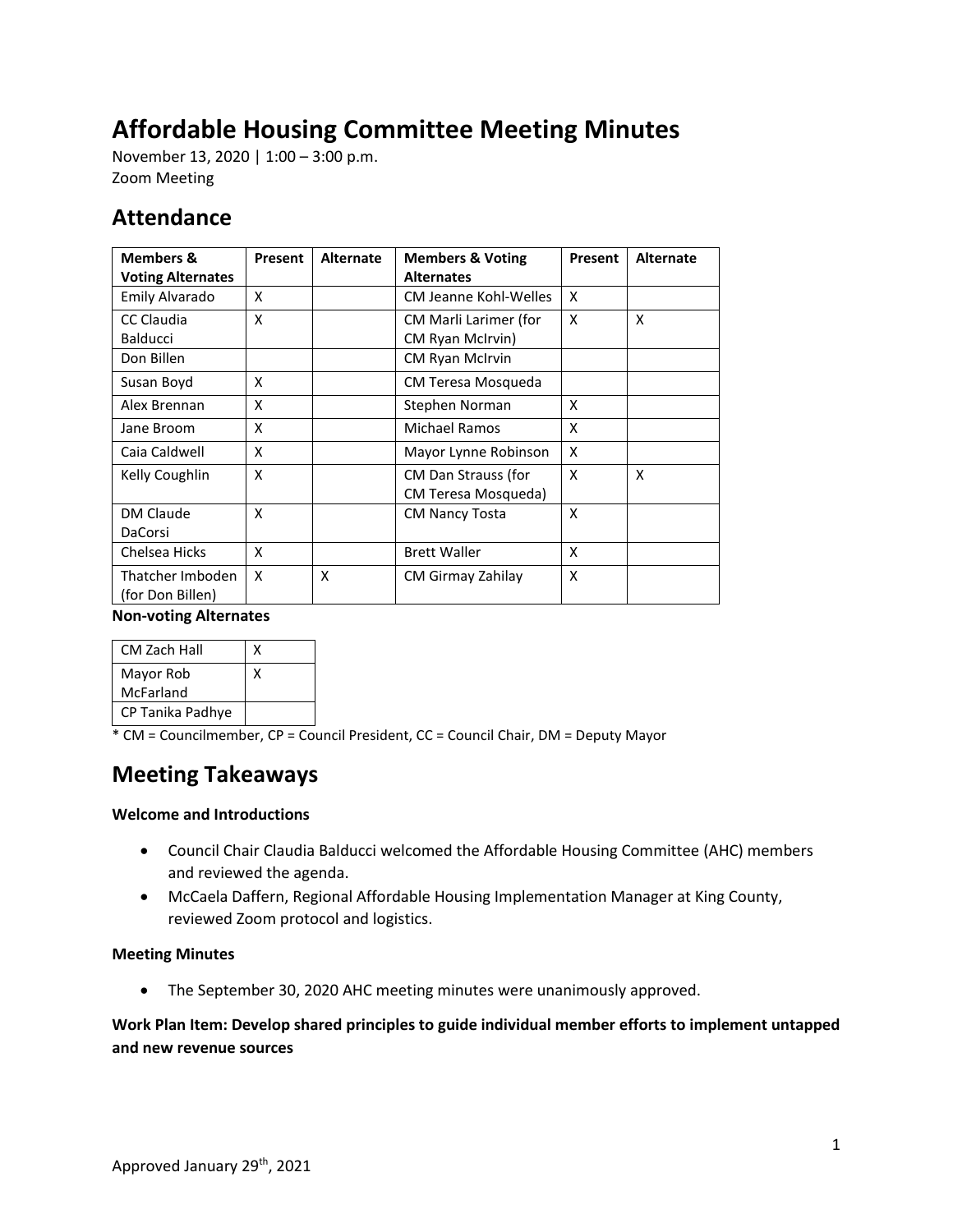- McCaela Daffern reviewed the revenue work plan scope, stakeholder input on shared revenue principles, and proposed revisions to the principles as shown in the following meeting materials:
	- o Draft revenue shared principles, Chair's amendment (marked up);
	- o Draft revenue shared principles, Chair's amendment (clean); and
	- o Revenue shared principles amendment tracker.
- Council Chair Balducci opened the floor for discussion on proposed amendments to the shared revenue principles.
	- o Sound Cities Association proposed to amend lines 20-25 in the shared revenue principles.

#### *Original language:*

#### *The principles are meant to:*

- *Guide decision making related to pursuing and implementing local, state, and federal revenue sources; and*
- *Address who should be responsible for raising the revenue and what types of revenue sources to prioritize.*

#### *Proposed amendment 1 language:*

*The revenue principles are intended for the following uses:* 

- *Serve as an advocacy tool for the 2021 (and/or future) legislative sessions, as well as federal lobbying efforts; and*
- *Provide recommended guidance in decision making related to pursuing and implementing local, state, and federal revenue sources.*
- Council Chair Balducci called for a vote to approve amendment 1. The amended was unanimously approved.
- $\circ$  Sound Cities Association proposed to amend lines 46-48 in the shared revenue principles.

# *Original language:*

*Assuming federal, state, and local contributions grow proportionally, the local government share of the \$18 billion capital cost to build or preserve 44,000 units would be roughly \$5 billion, or 25% of the overall capital revenue needed.* 

# *Proposed amendment 2 language:*

*Historical patterns show the federal government contributing approximately 69% of the funding to build affordable housing, through programs such as the Low-Income Housing Tax Credit, HOME, and CDBG. The state has contributed approximately 6%, primarily through the Housing Trust Fund. Assuming these federal and state contributions remain the same, the local government share of the \$18 billion capital cost to build or preserve 44,000 units would be roughly \$5 billion, or 25% of the overall capital revenue needed. The ability of local governments to generate this level of funding in these times is highly unlikely.*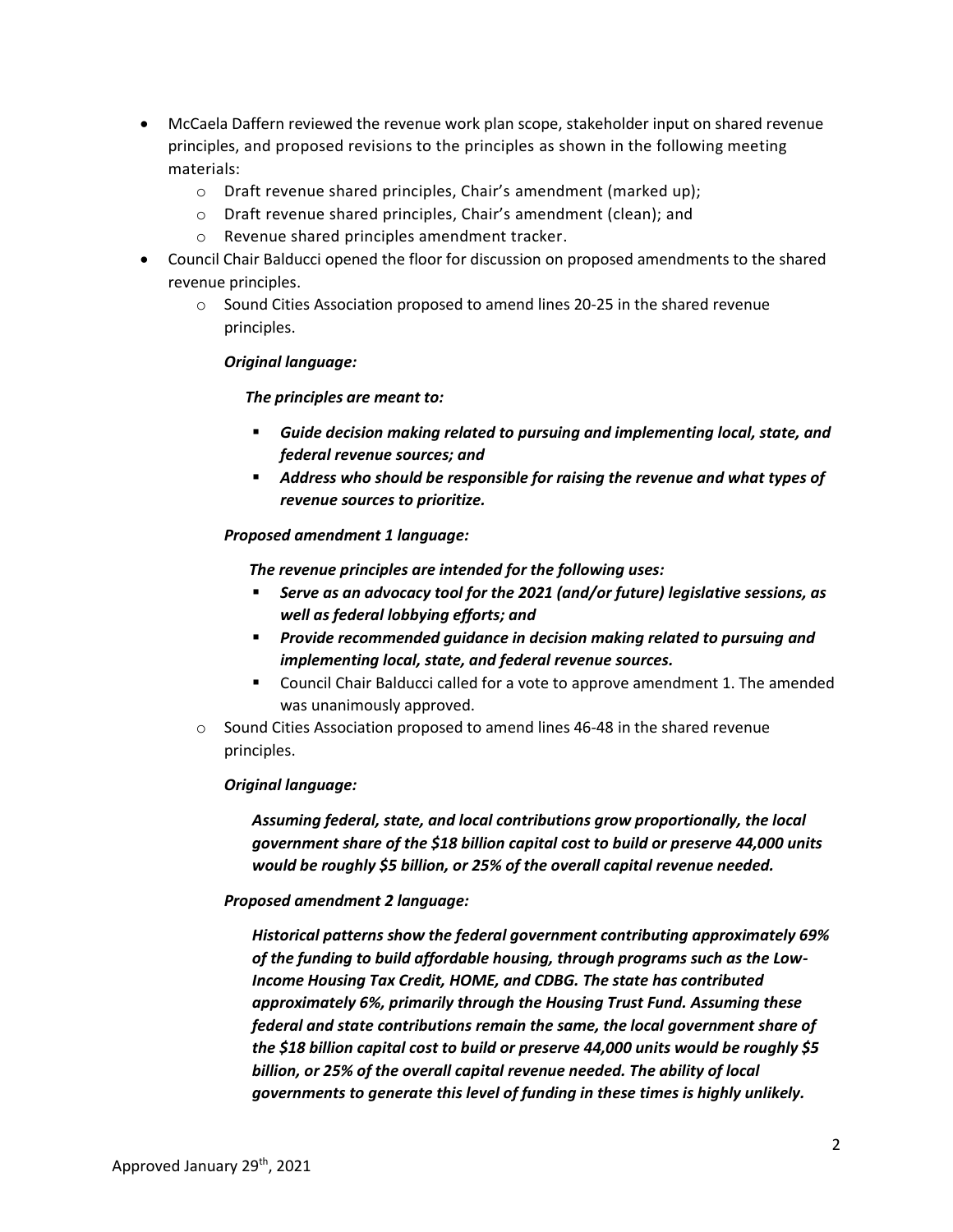# *Additional federal and state funding may be needed, as well as finding ways to reduce the costs of building affordable housing.*

- Sound Cities Association shared that designating the local share of affordable housing revenue needed as an assumed number based on historic contribution is problematic given the current COVID-19 situation. The proposed amendment provides clearer information on historic contributions of all levels of government.
- A few Committee members expressed concern with the proposed amendment language stating "The ability of local governments to generate this level of funding in these times is highly unlikely." They expressed that there is more control over local resources and urgency demands a commitment to advocate for local resources.
	- Council Chair Balducci proposed the following revision to the proposed amendment language: "Urgency demands that we raise sufficient resources, while remaining mindful of the challenge in doing so."
- Council Chair Balducci called for a vote to approve the revised amendment with the revision she proposed. The SCA amendment with the proposed revision was unanimously approved to state "Historical patterns show the federal government contributing approximately 69% of the funding to build affordable housing, through programs such as the Low-Income Housing Tax Credit, HOME, and CDBG. The state has contributed approximately 6%, primarily through the Housing Trust Fund. Assuming these federal and state contributions remain the same, the local government share of the \$18 billion capital cost to build or preserve 44,000 units would be roughly \$5 billion, or 25% of the overall capital revenue needed. Urgency demands that we raise sufficient resources, while remaining mindful of the challenge in doing so. Additional federal and state funding may be needed, as well as finding ways to reduce the costs of building affordable housing."
- $\circ$  Sound Cities Association proposed to amend line 60 of the shared revenue principles.

# *Original language:*

*The County and cities should implement all available revenue tools as swiftly as possible.*

# *Proposed amendment 3 language:*

# *The County and cities should implement all available revenue tools as swiftly as possible as appropriate in each jurisdiction.*

- Mayor Lynne Robinson proposed the following revision: "The county and cities should strive to implement all appropriate revenue tools as swiftly as possible."
- Council Chair Balducci called for a vote to approve the revised amendment. The amendment was unanimously approved.
- $\circ$  Michael Ramos corrected a typo in line 62 of the shared revenue principles, changing "disproportionate" to "disproportionately."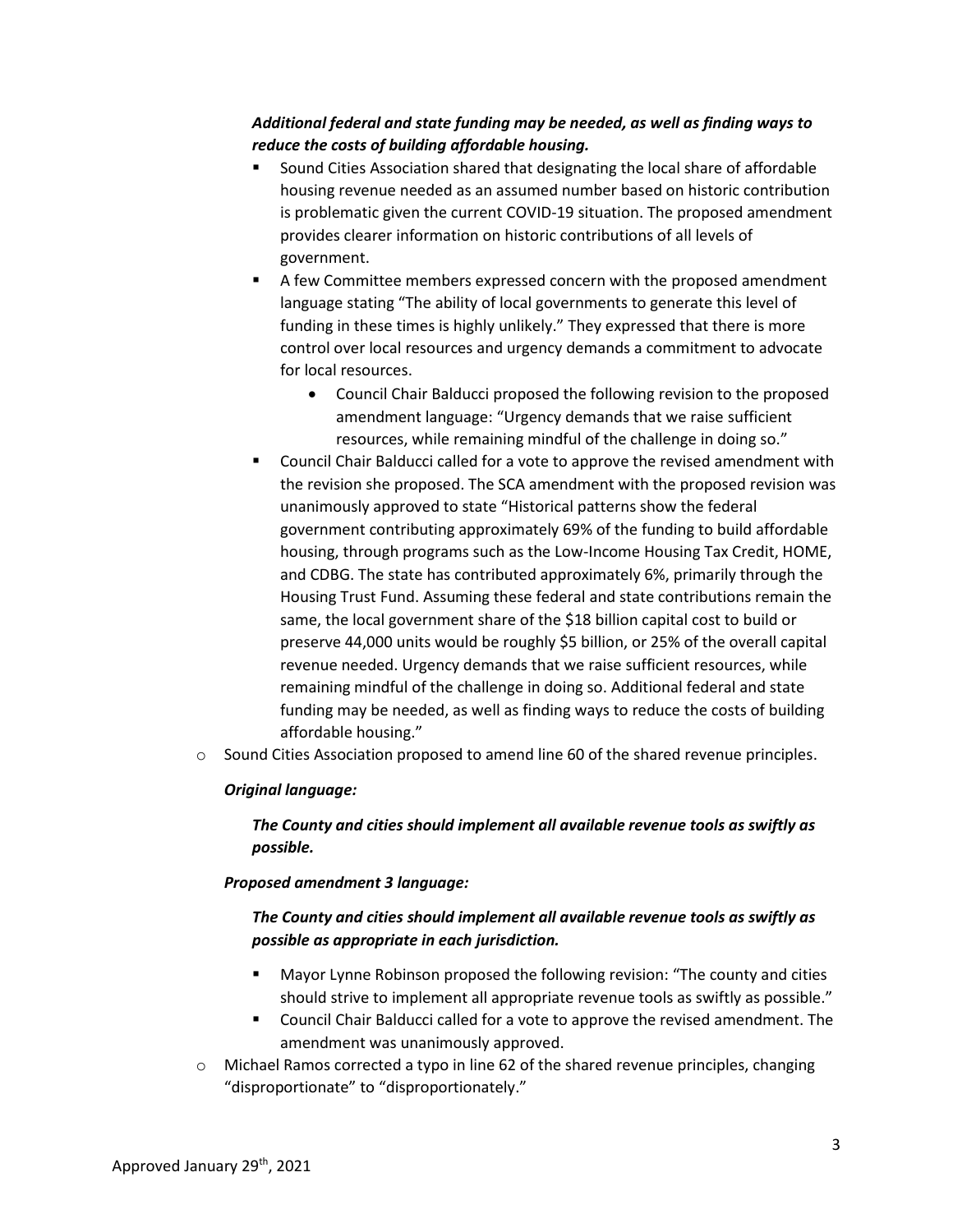$\circ$  Council Chair Balducci shared that staff would make the approved amendments to the shared revenue principles and circulate the final adopted version to local, state, and federal representatives.

# **Work Plan Item: Countywide Planning Policies Housing Chapter Update**

- Sunaree Marshall, Policy Planning, and Special Projects Manager at King County, reviewed Countywide Planning Policy (CPP) Housing Chapter progress over the last year and highlighted five policies for discussion.
- Committee members offered the following feedback on the highlighted policies:

*Policy H-5: Document the local history of racially exclusive and discriminatory land use and housing practices, consistent with local and regional fair housing reports and other resources. Show the extent to which that history is still reflected in current development patterns, housing conditions, and disparities in housing access, homeownership, and access to opportunity; and how current policies are working to address that history.*

- Two members appreciated the boldness and equity focus of Policy H-5.
- The concept of H-5 and a fair housing analysis is very important. Seattle learned a lot from their Assessment of Fair Housing. The key is to implement responsive policies.
- The Harry Bridges Center for Labor Studies has information and resources relevant to Policy H-5.

*Policy H-6: Plan, through a cooperative process between jurisdictions, to meet countywide housing need. Establish a process to determine, based on local housing needs analyses prepared in advance of the major comprehensive plan update, if jurisdiction estimates of local housing needs collectively meet the countywide need. If not, cooperatively work to address the shortfall. In 2021, and every year thereafter, King County, together with the Affordable Housing Committee, shall report to the GMPC on jurisdictional and regional progress toward meeting the countywide need. The GMPC shall identify corrective actions as necessary to implement this policy.*

• Policy H-6 reads a little soft and there is a concern that the language promotes a continuous improvement cycle with no end in sight. Add specificity and accountability to the policy to address this.

# *Example #4: Implement Policies and Strategies to Equitably Meet Housing Needs Promote equitable processes and outcomes*

- *Co-create policies and solutions with those most impacted by the housing affordability crisis*
- *Take action to repair harms from past and current discriminatory practices*

*Increase housing affordability, particularly for those with the greatest needs Expand housing options and increase affordability accessible to transit and employment* 

- *Plan for low wage workers' housing needs when seeking a jobs/housing balance*
- *Maximize transit benefits/ affordability at station areas*

*Expand neighborhood choice for all residents* 

- *Promote moderate density housing throughout jurisdictions*
- *Address residential displacement*
- *Expand access to and reduce racial disparities in affordable homeownership*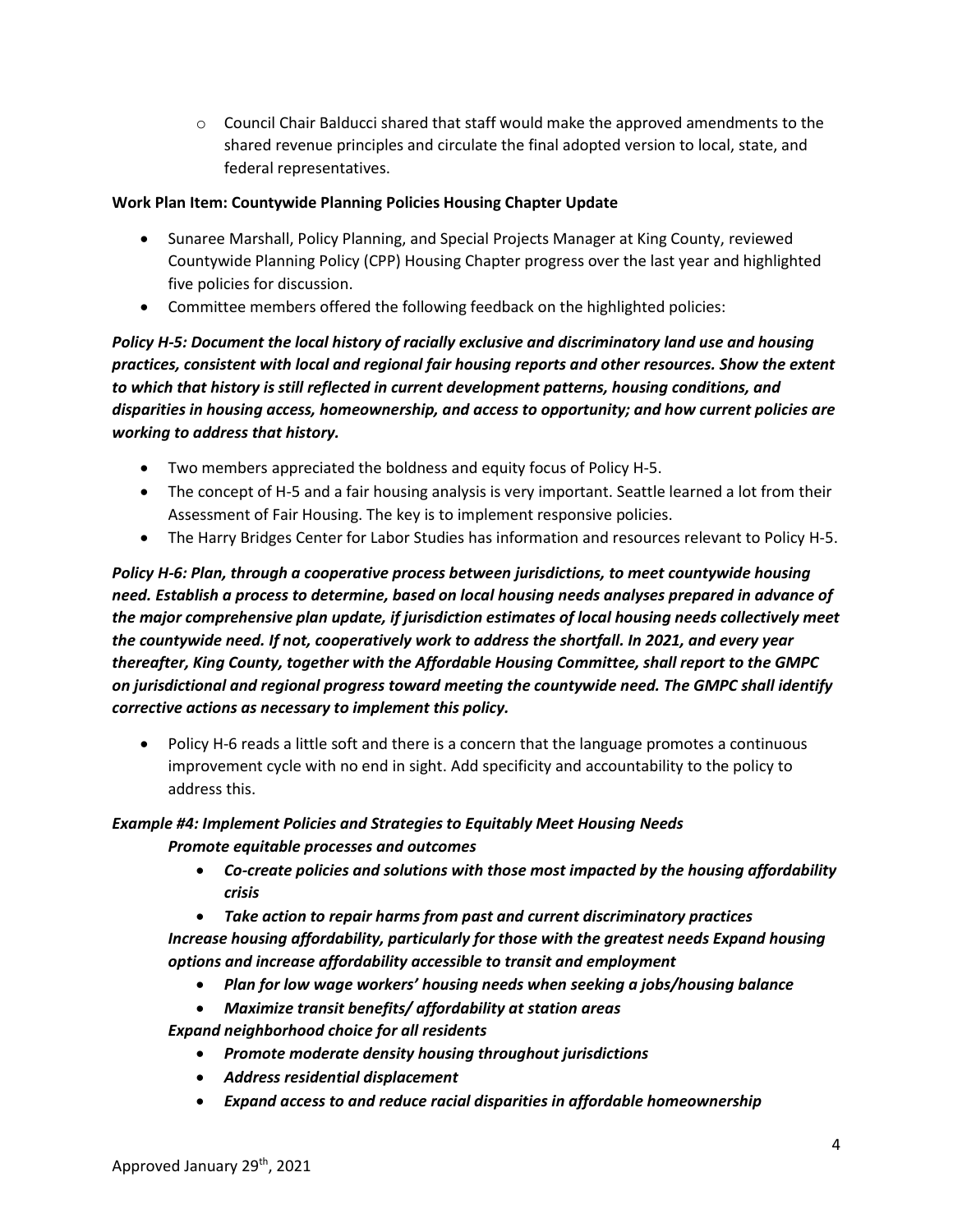# *Support housing stability, healthy homes, and healthy communities*

- *Adopt tenant protections and renter support programs*
- *Promote healthy homes and communities*
- The reasoning for policy language revisions often emphasizes access to transit and to job centers, but the actual revised language only reflects access to high-capacity frequent transit. Add access to major job centers to the policy language.
- From a staff perspective, it would be nice to have more time to review policy amendments and share them with city councils.
	- $\circ$  The Chair suggested that AHC members and staff use the current version of policy amendments to share with city councils if time is limited.

# **State and Federal Legislative Priorities**

- Sunaree reviewed the draft state legislatives priorities developed by staff and draft federal legislative priorities developed by King County Housing Authority staff.
- Stephen Norman expressed that many of the federal legislative priorities are time-sensitive and require action in December or January. This includes the 2021 funding levels for the Department of Housing and Urban Development's programs and a COVID-19 bill.
	- o Council Chair Balducci requested Stephen email this information so stakeholders can quickly and individually take action. Stephen agreed to do so.
- Councilmember Marli Larimer expressed interest in including language to strengthen the preservation of manufactured housing communities and to keep those parks from being repurposed.
- Alex Brennan stated that Futurewise is proposing revisions to the Growth Management Act which would strengthen housing elements in comprehensive plans. Revisions include Introducing a concept of displacement risk and asking cities to plan for it, as well as introducing Affirmatively Furthering Fair Housing.
	- o Council Chair Balducci requested that Alex send more information about the proposal to see if the Committee supports it. Alex agreed to do so.
- Deputy Mayor Claude DaCorsi suggested the Committee ensure the \$250 million for the Housing Trust Fund aligns with the dollar figures proposed by other housing agencies.

# **AHC Work Plan**

- McCaela reviewed the draft 2021 AHC work plan and next steps.
- Council Chair Balducci asked the Committee to send their thoughts on the draft after the meeting and shared that the work plan will be adopted in January. Staff will move forward with the January meeting as proposed in the work plan.

# **AHC Membership**

- McCaela reviewed upcoming changes to 2021-2022 general membership and Committee leadership.
- Council Chair Balducci requested that those interested in the AHC Chair position contact her.

# **Next Steps**